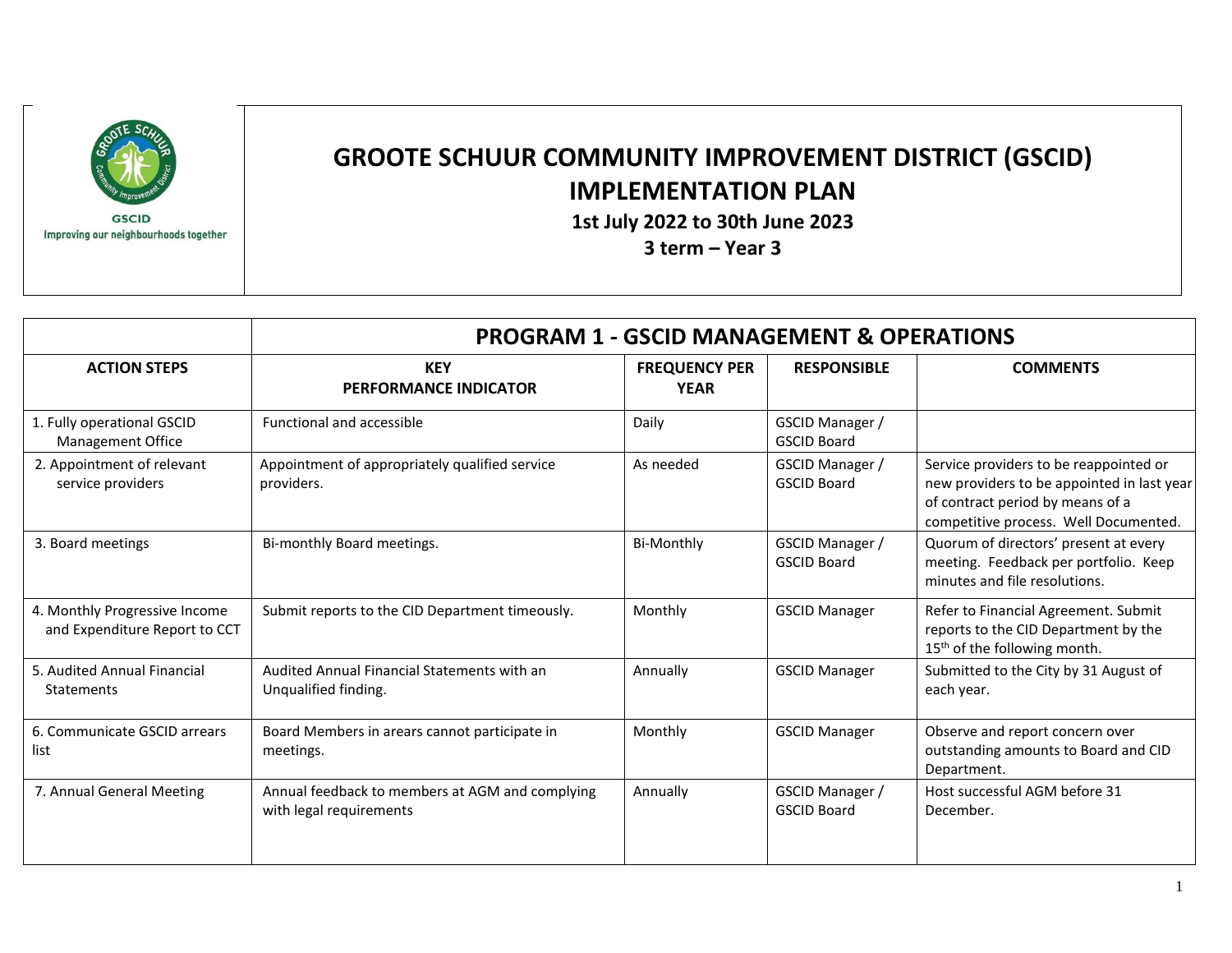| 8. Submit Annual Report and<br><b>Annual Audited Financial</b><br>Statements to Sub-council(s) | Submit AFS and annual report to Subcouncil within 3<br>months of AGM.           | Annually          | GSCID Manager /<br><b>GSCID Board</b>                                                              | Submit proof of submission to CID<br>Department.                                                                                                                   |
|------------------------------------------------------------------------------------------------|---------------------------------------------------------------------------------|-------------------|----------------------------------------------------------------------------------------------------|--------------------------------------------------------------------------------------------------------------------------------------------------------------------|
| 9. Successful day-to-day<br>management and operations<br>of the GSCID                          | Bi-Monthly feedback to GSCID Board.                                             | Daily             | <b>GSCID Manager</b>                                                                               |                                                                                                                                                                    |
| 10. Maintain Website                                                                           | Website with all the relevant documents as required by<br>the By-Law and Policy | Daily             | <b>GSCID</b><br>Manager/<br><b>GSCID Board</b>                                                     | Refer to Program 6.3                                                                                                                                               |
| 11. CIPC Compliance<br>Directors change<br><b>Annual Returns</b><br>Auditors change            | CIPC Notifications of changes.                                                  | As needed         | <b>GSCID Board</b>                                                                                 | Directors & Auditors change within 10<br>business days of change. Annual returns<br>within 30 Business days after the<br>anniversary date of the NPC registration. |
| 12. Bi-Monthly Reports to the<br><b>Directors</b>                                              | Report back on all CID related business to be measured<br>and signed off        | <b>Bi-Monthly</b> | <b>GSCID Manager</b>                                                                               | Provide bi-monthly reports to the<br>Directors.                                                                                                                    |
| 13. Manage and monitor the C3<br>notification Process                                          | Complete daily reports of C3 notifications and monitor<br>outstanding issues    | Daily             | <b>GSCID Manager</b>                                                                               |                                                                                                                                                                    |
| 14. Input to the Integrated<br>Development Plan                                                | Annual submissions to Subcouncil Manager                                        | Annually          | <b>GSCID Manager</b>                                                                               | October to February of every year.                                                                                                                                 |
| 15. Input to the City<br><b>Capital/Operating Budgets</b>                                      | Annual submissions to Subcouncil Manager.                                       | Annually          | <b>GSCID Manager</b>                                                                               | By September of each year.                                                                                                                                         |
| 16. Communicate with property<br>owners                                                        | Social media platforms, newsletter                                              | Daily             | <b>GSCID Manager</b>                                                                               | Keep property owners informed.                                                                                                                                     |
| 17. Mediate issues with or<br>between property owners                                          | Provide an informed opinion on unresolved issues and<br>assist where possible   | As needed         | <b>GSCID Manager &amp;</b><br>City of Cape Town<br>Departmental<br>Managers and Law<br>Enforcement |                                                                                                                                                                    |
| 18. Open communication<br>channels with GSCID<br>members                                       | Communicate and visit GSCID members.                                            | As needed         | <b>GSCID Manager</b>                                                                               | Refer also to Program 6.4                                                                                                                                          |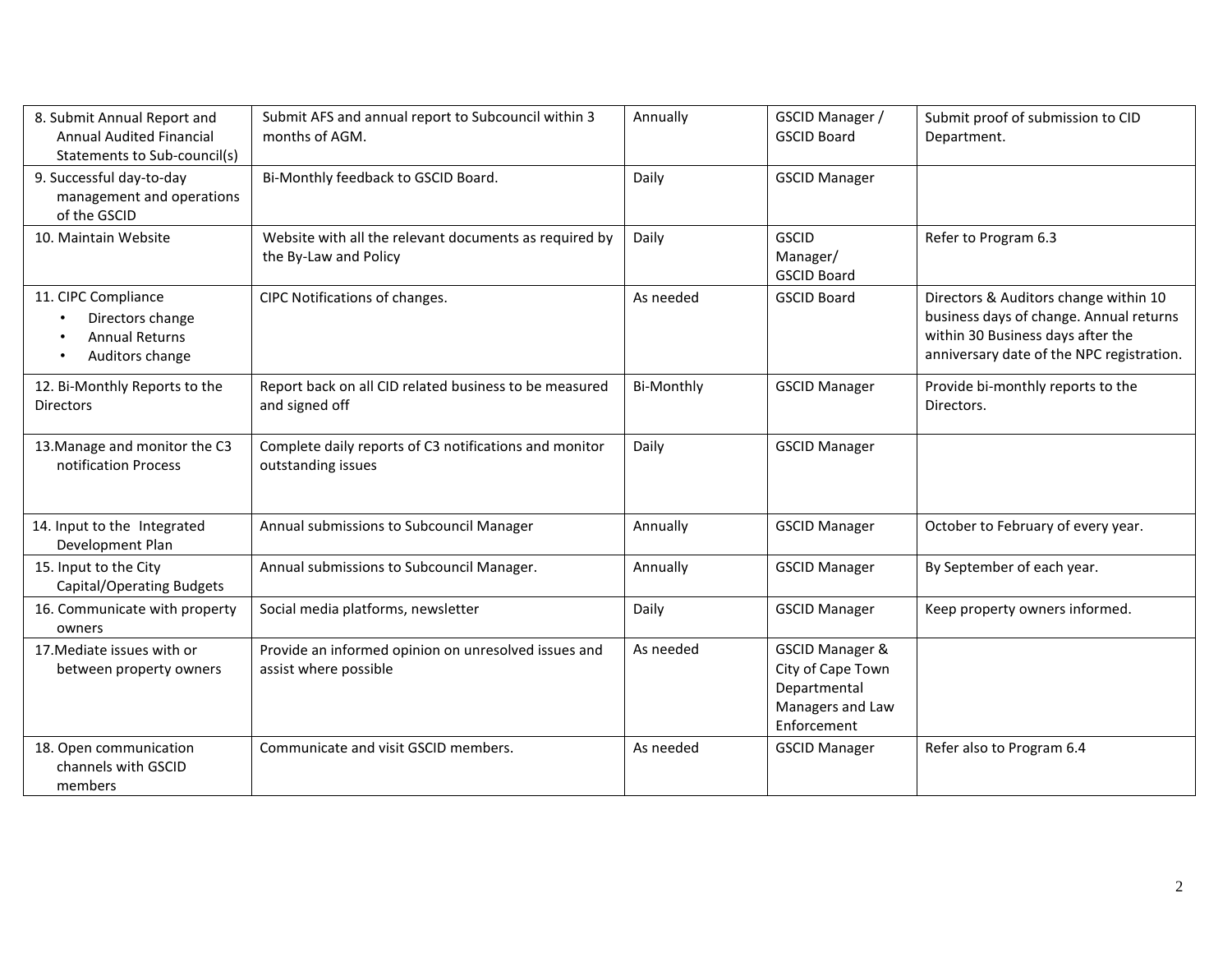| 19. Promote and develop GSCID<br>NPC membership                                                                                                          | Have an NPC membership that represents the GSCID<br>community Update NPC membership.<br>Ensure that membership application requests are<br>prominent on webpage                              | Daily             | GSCID Manager /<br><b>GSCID Board</b> |                                                                                                                                                                                               |
|----------------------------------------------------------------------------------------------------------------------------------------------------------|----------------------------------------------------------------------------------------------------------------------------------------------------------------------------------------------|-------------------|---------------------------------------|-----------------------------------------------------------------------------------------------------------------------------------------------------------------------------------------------|
| 20. Build working relationships<br>with Sub council<br>Management and relevant<br>CCT officials and<br>departments that deliver<br>services in the GSCID | Successful and professional relationships with<br>Subcouncil management, Area Based<br>Manager and City Departments resulting in enhanced<br>communication, cooperation and service delivery | Quarterly         | <b>GSCID Manager</b>                  |                                                                                                                                                                                               |
| 21. CID renewal application and<br>survey.                                                                                                               | Submit a comprehensive renewal application for<br>approval by the members and the City of Cape Town.                                                                                         | Every 5 years     | GSCID Manager /<br><b>GSCID Board</b> |                                                                                                                                                                                               |
| 22. Annual Tax Compliance<br><b>Status</b>                                                                                                               | Within one month after expiry date.                                                                                                                                                          | Annually          | <b>GSCID Manager</b>                  | Submit PIN to CCT Supply Chain<br>Management Department.                                                                                                                                      |
| 23. Budget Review                                                                                                                                        | Board approved budget review to the CCT by end of<br>March                                                                                                                                   | Annually          | <b>GSCID Manager</b>                  | Submit Board minutes and approved<br>adjustment budget to the CCT by end of<br>March.                                                                                                         |
| 24. Perform Mid-year<br>performance review.                                                                                                              | Board approved mid-year review submitted to the CCT<br>by end of March                                                                                                                       | Annually          | GSCID Manager /<br><b>GSCID Board</b> | Submit Board minutes and approved<br>Mid-year performance review to the CCT<br>by end of March. Ensure under/non-<br>performance areas are addressed before<br>the end of the financial year. |
| 25. All Directors to receive<br>relevant CID Documents                                                                                                   | At the 1st Board meeting after the AGM, supply all<br>directors with all relevant CID documents                                                                                              | Annually          | GSCID Manager /<br><b>GSCID Board</b> |                                                                                                                                                                                               |
| 26. Allocation of portfolios                                                                                                                             | At the first Board meeting after the AGM, assign<br>portfolios to Directors                                                                                                                  | Annually          | GSCID Manager /<br><b>GSCID Board</b> |                                                                                                                                                                                               |
| 27. Declaration of interest                                                                                                                              | Ensure all Directors and Manager sign DOI at every<br><b>Board Meeting</b>                                                                                                                   | <b>Bi-Monthly</b> | GSCID Manager /<br><b>GSCID Board</b> |                                                                                                                                                                                               |
| 28. Vat reconciliation and tax<br>returns                                                                                                                | BI-monthly VAT returns and annual tax returns<br>submitted to SARS on time                                                                                                                   | As needed         | GSCID Manager /<br><b>GSCID Board</b> |                                                                                                                                                                                               |
| 29. Annual approval of<br>Implementation plan and<br><b>Budgets</b>                                                                                      | Obtain approval from members at AGM for<br>Implementation Plan and Budget                                                                                                                    | Annually          | GSCID Manager /<br><b>GSCID Board</b> |                                                                                                                                                                                               |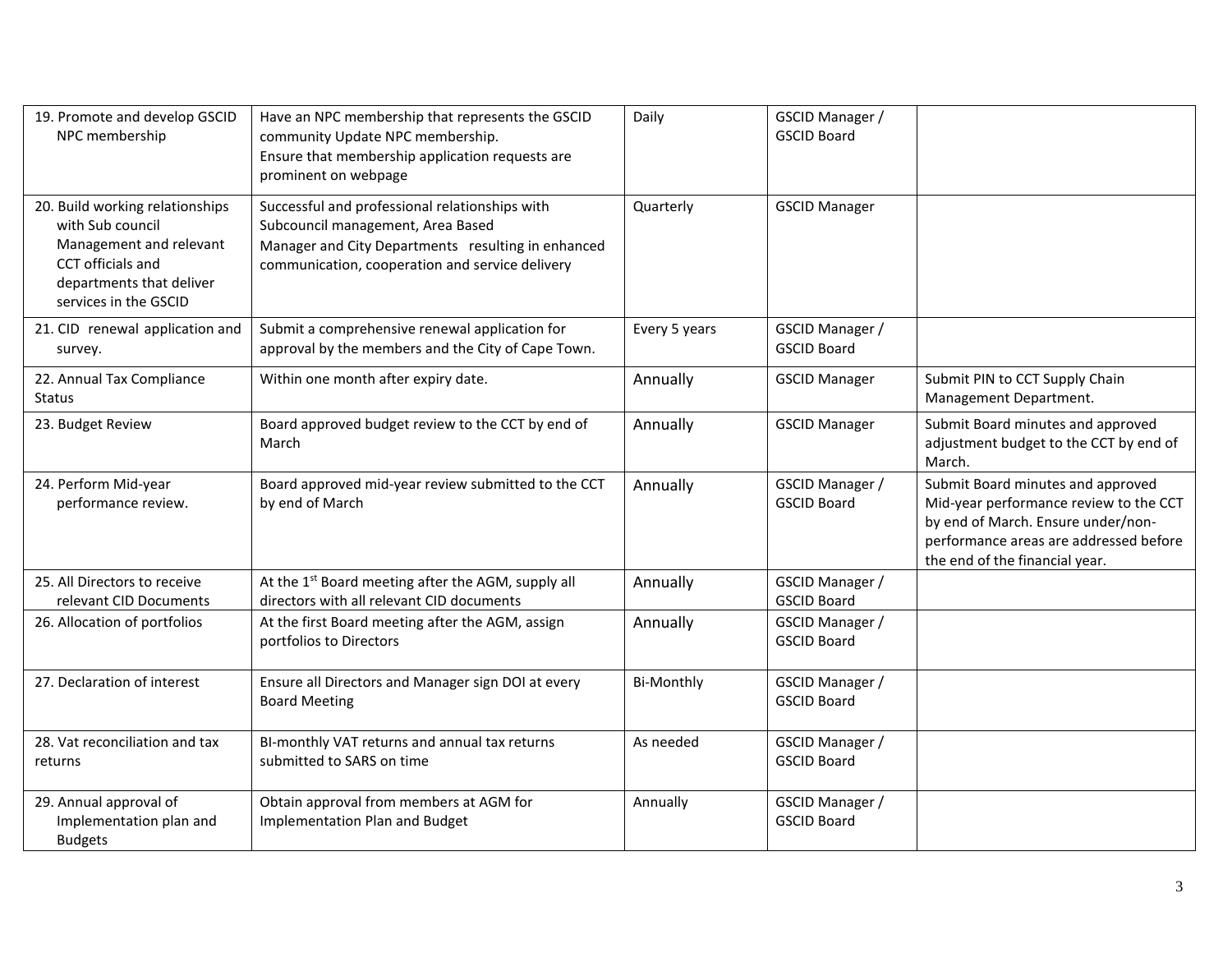|                  | 30. COVID 19                                                                                                                                                                                                                    | PPEs for staff members, risk assessment of the office to<br>be done and reviewed, update and maintain the COVID<br>19 office policy                                                                                         | Daily                               | GSCID Manager /<br>Appointed<br>Compliance Officer                                         |                                                                                                    |
|------------------|---------------------------------------------------------------------------------------------------------------------------------------------------------------------------------------------------------------------------------|-----------------------------------------------------------------------------------------------------------------------------------------------------------------------------------------------------------------------------|-------------------------------------|--------------------------------------------------------------------------------------------|----------------------------------------------------------------------------------------------------|
|                  | 31. Protection of Personal<br>Information Act (POPIA)<br>declaration                                                                                                                                                            | At the first Board meeting after the AGM, new Directors<br>to sign the POPIA declaration                                                                                                                                    | Annually                            | GSCID Manager /<br><b>GSCID Board</b>                                                      |                                                                                                    |
|                  |                                                                                                                                                                                                                                 | <b>PROGRAM 2 - GSCID PUBLIC SAFETY / LAW ENFORCEMENT INITIATIVES</b>                                                                                                                                                        |                                     |                                                                                            |                                                                                                    |
|                  | <b>ACTION STEPS</b>                                                                                                                                                                                                             | <b>KEY</b><br><b>PERFORMANCE INDICATOR</b>                                                                                                                                                                                  | <b>FREQUENCY PER</b><br><b>YEAR</b> | <b>RESPONSIBLE</b>                                                                         | <b>COMMENTS</b>                                                                                    |
| 1.               | Identify the root causes of<br>crime in conjunction with the<br>SAPS, Local Authority and<br>existing Public Safety service<br>using their experience as<br>well as available crime<br>statistics                               | Incorporate in Public Safety Management<br><b>Strategy Plan</b>                                                                                                                                                             | Daily                               | GSCID Manager/<br><b>Public Safety</b><br>Service Provider                                 | This is done comprehensively at the<br>beginning of term and then modified<br>continuously         |
| $\vert$ 2.       | Determine the Crime Threat<br>Analysis of the CID area in<br>conjunction with the SAPS                                                                                                                                          | Incorporate in Public Safety Management<br><b>Strategy Plan</b>                                                                                                                                                             | Daily                               | <b>GSCID Manager /</b><br><b>GSCID Board</b>                                               |                                                                                                    |
| 3.               | Determine strategies by<br>means of an integrated<br>approach to improve public<br>safety                                                                                                                                       | Incorporate in Public Safety Management<br><b>Strategy Plan</b>                                                                                                                                                             | As needed                           | <b>GSCID Manager /</b><br><b>GSCID Board</b>                                               |                                                                                                    |
| $\overline{4}$ . | In liaison with other Public<br>Safety role players and the<br>South African Police Service,<br>identify current Public Safety<br>and policing shortcomings<br>and develop and implement<br>effective public safety<br>strategy | Incorporate in Public Safety Management<br><b>Strategy Plan</b>                                                                                                                                                             | Annually                            | <b>GSCID Manager /</b><br><b>GSCID Board</b>                                               |                                                                                                    |
| 5.               | Approve a Public Safety<br>Management Strategy with<br>clear deliverables and defined<br>performance indicators to<br>guide safety services by the                                                                              | Documented Public Safety Management Strategy with<br>clear deliverables and defined performance indicators<br>to guide public safety services by the appointed service<br>provider and evaluate levels of service provided. | Annually                            | GSCID Manager/<br><b>Public Safety Service</b><br>Provider and<br>approved by the<br>Board | This is done comprehensively at the<br>implementation of the CID and then<br>modified continuously |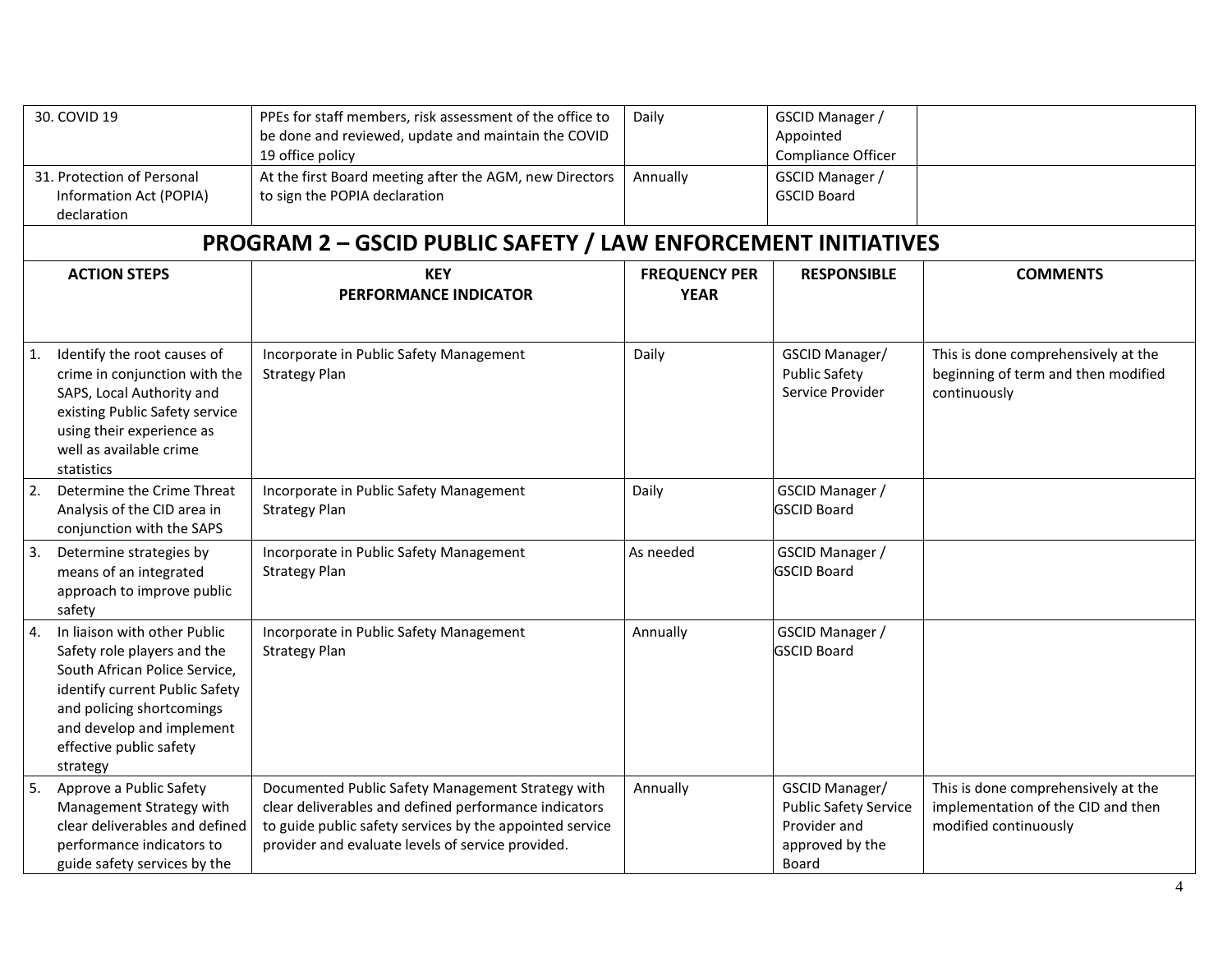|    | appointed service provider<br>and evaluate levels of service<br>provided.                                                                                                  |                                                                                                                                                                    |           |                                                                                                          |                                                                                                               |
|----|----------------------------------------------------------------------------------------------------------------------------------------------------------------------------|--------------------------------------------------------------------------------------------------------------------------------------------------------------------|-----------|----------------------------------------------------------------------------------------------------------|---------------------------------------------------------------------------------------------------------------|
| 6. | Maintain a manned centrally<br>located office(s) open to the<br>members and residents of<br>the CID to request Public<br>Safety assistance or report<br>information        | Appropriately manned and equipped office with skilled<br>staff                                                                                                     | Daily     | GSCID Manager/<br><b>Public Safety</b><br>Service Provider                                               | As per Program 1.1                                                                                            |
| 7. | Deploy Public Safety<br>resources accordingly and<br>effectively on visible patrols.<br>Public Safety personnel and<br>patrol vehicles to be easily<br>identifiable        | Effective safety and Public Safety patrols in the GSCID                                                                                                            | Daily     | GSCID Manager/<br><b>Public Safety</b><br>Service Provider                                               |                                                                                                               |
|    | 8. Utilise the "eyes and ears" of<br>all Public Safety, Chrysalis<br>interns and gardening/<br>street cleaning staff, as well<br>as own staff, to identify any<br>breaches | Incorporate feedback and information in<br>Public Safety and safety<br>initiatives of the GSCID                                                                    | Daily     | GSCID Manager/<br><b>Public Safety</b><br>Service Provider                                               |                                                                                                               |
|    | 9. Assist the police through<br>participation by GSCID in the<br>local Police sector crime<br>forum                                                                        | Incorporate feedback and information in<br>Public Safety and safety initiatives of the GSCID<br>Report on any Public Safety information of the GSCID to<br>the CPF | Monthly   | GSCID Manager/<br><b>Public Safety</b><br>Service Provider                                               |                                                                                                               |
|    | 10. Monitor and evaluate the<br>Public Safety strategy and<br>performance of all service<br>delivery on a quarterly basis                                                  | Report findings to the<br><b>GSCID</b><br>Board<br>with<br>recommendations where applicable                                                                        | Quarterly | GSCID Manager/<br><b>Public Safety</b><br>Service Provider/<br><b>SAPS Crime</b><br>Intelligence Officer | Refer to Program 1.9                                                                                          |
|    | 11. Application to be submitted<br>by GSCID to secure Law<br><b>Enforcement Officer</b>                                                                                    | Contract with the City of Cape Town signed by the<br>directors                                                                                                     | Annually  | GSCID Manager/<br>City of Cape Town<br>Law Enforcement                                                   | Contact Law Enforcement Department<br>by February of every year. Contract<br>concluded by April of every year |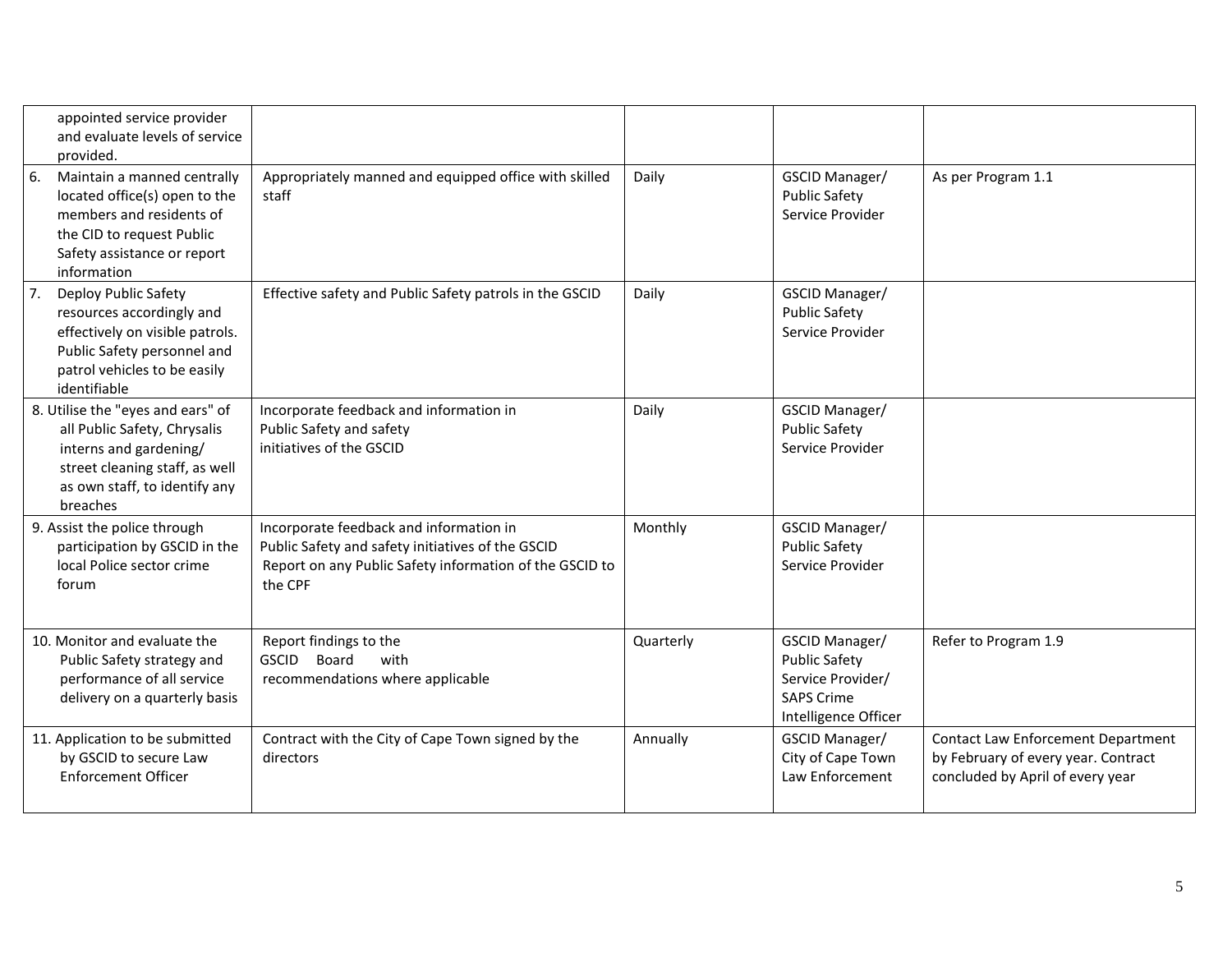| 12. Deploy Law Enforcement<br>Officers in the GSCID in<br>support of the<br>Public Safety Initiative  | Contract with the City of Cape Town<br>Deployed Officer in support of Public<br>Safety operations                                    | Daily                               | GSCID Manager/<br><b>Public Safety</b><br>Service Provider<br>Manager/City of<br>Cape Town Law<br>Enforcement |                                                                                         |
|-------------------------------------------------------------------------------------------------------|--------------------------------------------------------------------------------------------------------------------------------------|-------------------------------------|---------------------------------------------------------------------------------------------------------------|-----------------------------------------------------------------------------------------|
| 13. On-site inspection of Public<br>Safety Patrol officers                                            | Report findings to the<br><b>GSCID Manager and Board with</b><br>recommendations where applicable                                    | Daily                               | GSCID Manager/<br><b>Public Safety</b><br>Service Provider<br>Supervisor                                      |                                                                                         |
| 14. Monthly Public Safety<br><b>Reports from Contract</b><br><b>Public Safety Service</b><br>Provider | Report findings to the<br>GSCID Manager/ Public Safety Service Provider Board<br>with<br>recommendations where applicable<br>Provide | Monthly                             | <b>Public Safety Service</b><br>Provider                                                                      | Incorporate into monthly<br>management report to GSCID Manager/<br><b>Public Safety</b> |
| 15. Monitor LPR cameras (licence<br>plate recognition) by the<br>surveillance centre                  | Effective use of LPR cameras through<br>monitoring                                                                                   | Daily                               | <b>GSCID Manager</b>                                                                                          |                                                                                         |
| 16. Appoint an LPR Monitoring<br>controller                                                           | Appointment of appropriately qualified controller.                                                                                   | As needed                           | GSCID Manager /<br><b>GSCID Board</b>                                                                         |                                                                                         |
| 17. Register LPR Cameras with<br>the City of Cape Town                                                | Cameras registered with the CCT                                                                                                      | As needed                           | <b>GSCID Manager</b>                                                                                          |                                                                                         |
|                                                                                                       | <b>PROGRAM 3 - GSCID CLEANSING &amp; ENVIRONMENTAL INITIATIVES</b>                                                                   |                                     |                                                                                                               |                                                                                         |
| <b>ACTION STEPS</b>                                                                                   | <b>KEY</b><br>PERFORMANCE INDICATOR                                                                                                  | <b>FREQUENCY PER</b><br><b>YEAR</b> | <b>RESPONSIBLE</b>                                                                                            | <b>COMMENTS</b>                                                                         |
| $\mathbf{1}$ .<br>Develop a cleansing strategy<br>document                                            | Cleansing strategy document with clear deliverables<br>and defined performance indicators to guide cleansing<br>and delivery.        | Annually                            | GSCID Manager/<br><b>Public Safety</b><br>Service Provider<br>Manager/Cleansing<br>Service Provider           | Revise as often as required but at least<br>annually. Refer to 1.2                      |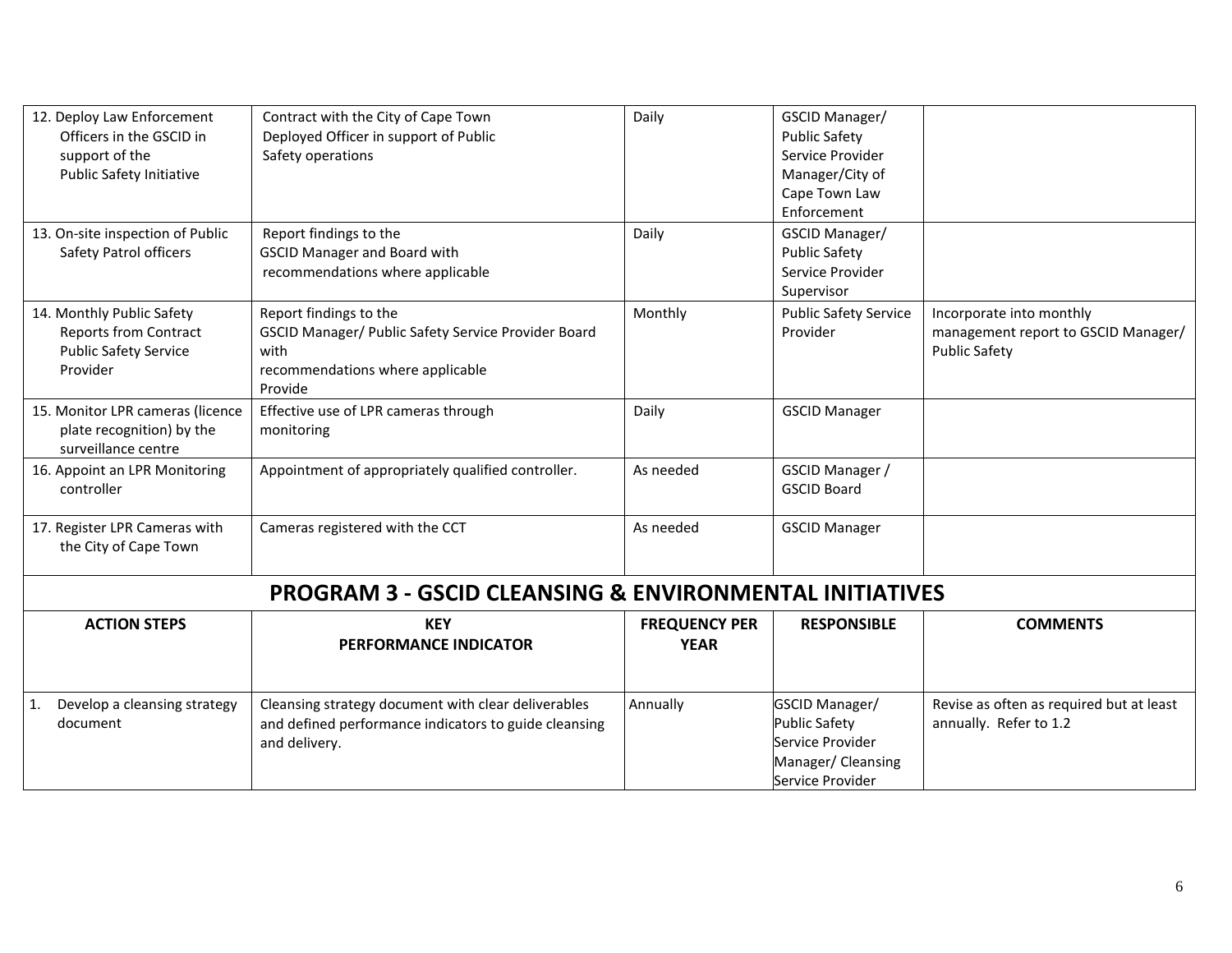| $\overline{2}$ . | Cleansing Strategy to guide<br>cleansing and delivery                                                                                     | Monitor and evaluate the cleansing strategy and<br>performance of all service delivery on a quarterly basis                                                                    | Quarterly | GSCID Manager/<br><b>Public Safety</b><br>Service Provider<br>Manager/ Cleansing<br>Service Provider |                                                                                                                                                                      |
|------------------|-------------------------------------------------------------------------------------------------------------------------------------------|--------------------------------------------------------------------------------------------------------------------------------------------------------------------------------|-----------|------------------------------------------------------------------------------------------------------|----------------------------------------------------------------------------------------------------------------------------------------------------------------------|
| 3.               | Compile a list of prioritised<br>needs to enhance the<br>objectives of the CID and<br>liaise with the relevant<br>departments to correct. | Monitor and evaluate the plan and performance of all<br>service delivery on a quarterly basis. Report findings to<br>the GSCID Board with recommendations where<br>applicable. | Quarterly | <b>GSCID Manager</b>                                                                                 |                                                                                                                                                                      |
| 4.               | <b>Appointed Cleaning service</b><br>provider.                                                                                            | Appointment of appropriately qualified service<br>provider.                                                                                                                    | As needed | GSCID Manager/<br><b>GSCID Board</b>                                                                 | Service providers to be reappointed or<br>new providers to be appointed in last<br>year of contract period by means of a<br>competitive process.<br>Well Documented. |
| 5.               | Additional litter bins and<br>emptying of litter bins.                                                                                    | Quarterly status reports to CCT regarding progress of<br>identified shortcomings                                                                                               | Quarterly | <b>GSCID Manager / Solid</b><br><b>Waste Department</b>                                              |                                                                                                                                                                      |
| 6.               | Cleaning of streets and<br>sidewalks in the GSCID                                                                                         | Cleansing the Main Road, and up to the first lamp pole<br>in each side street within the CID boundary Monday to<br>Saturday                                                    | Daily     | <b>GSCID Manager /</b><br><b>Cleansing Service</b><br>Provider                                       |                                                                                                                                                                      |
| 7.               | Health and safety issues<br>reported to CCT with C3<br>notifications                                                                      | Monthly evaluations and inspections of reported C3.<br>Report to the Board.<br>Provide an improved healthy urban environment in the<br><b>GSCID</b>                            | Daily     | <b>GSCID Manager</b>                                                                                 |                                                                                                                                                                      |
| 8.               | Monitor<br>and combat<br>Illegal dumping                                                                                                  | Removal of illegal dumping when required and applying<br>applicable penalties through law Enforcement against<br>transgressors. Report to the Board                            | Daily     | GSCID Manager/<br><b>Cleansing Service</b><br>Provider/Law<br><b>Enforcement Officers</b>            |                                                                                                                                                                      |
| 9.               | Identify environmental<br>design contributing to grime<br>such as stormwater drains                                                       | Quarterly evaluation of the causes of waste<br>Quarterly evaluation of measures implemented and<br>identification of remedial actions.<br>Report to the Board.                 | Daily     | GSCID Manager/<br><b>Cleansing Service</b><br>Provider                                               |                                                                                                                                                                      |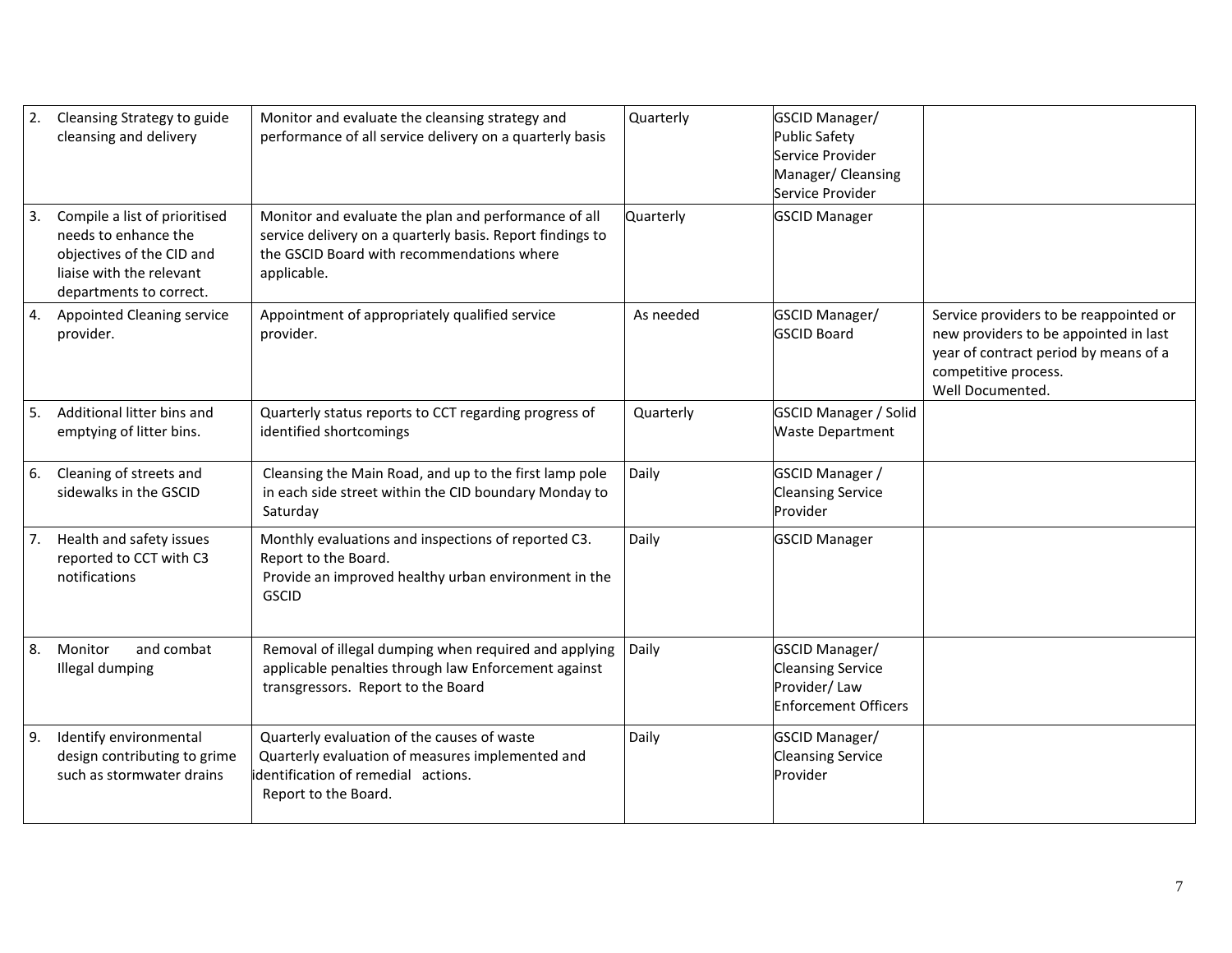|                  | 10. Encourage property owners<br>to act responsibly in terms of<br>waste management and<br>encourage recycling<br>initiatives                                                                                                                                                                   | Monthly evaluations and inspections<br>Report findings to the Board.                                                                      | Daily                               | <b>GSCID Manager / Solid</b><br><b>Waste Department</b> |                                                                                                                           |
|------------------|-------------------------------------------------------------------------------------------------------------------------------------------------------------------------------------------------------------------------------------------------------------------------------------------------|-------------------------------------------------------------------------------------------------------------------------------------------|-------------------------------------|---------------------------------------------------------|---------------------------------------------------------------------------------------------------------------------------|
|                  | 11. Partner with local NGOs to<br>assist in cleaning programs<br>where applicable                                                                                                                                                                                                               | As required coordinate cleaning programs and report to<br>the Board                                                                       | As needed                           | <b>GSCID Manager</b>                                    |                                                                                                                           |
|                  | 12. Greening campaigns                                                                                                                                                                                                                                                                          | Report to the GSCID Board with recommendations where<br>applicable                                                                        |                                     | <b>GSCID Manager</b>                                    |                                                                                                                           |
|                  |                                                                                                                                                                                                                                                                                                 | <b>PROGRAM 4 - GSCID URBAN MANAGEMENT INITIATIVES</b>                                                                                     |                                     |                                                         |                                                                                                                           |
|                  | <b>ACTION STEPS</b>                                                                                                                                                                                                                                                                             | <b>KEY</b><br>PERFORMANCE INDICATOR                                                                                                       | <b>FREQUENCY PER</b><br><b>YEAR</b> | <b>RESPONSIBLE</b>                                      | <b>COMMENTS</b>                                                                                                           |
| 1.               | Identify problem areas with<br>respect to:<br>a. street lighting;<br>missing drain covers /<br>b.<br>cleaning of drains<br>maintenance of road<br>c.<br>surfaces; sidewalks<br>d. cutting of grass / removal<br>of weeds<br>e. road markings / traffic<br>signs                                 | Urban management<br>plan with clear deliverables and defined performance<br>indicators to guide delivery - Report monthly to the<br>Board | Daily                               | <b>GSCID Manager</b>                                    | Use the established service levels to<br>design the provision of supplementary<br>services without duplication of effort. |
| $\overline{2}$ . | Identify and report<br>infrastructure supplementing<br>of existing Council Services:<br><b>Street lighting</b><br>а.<br>Dumping<br>b.<br>Refuse Removal<br>Waterworks<br>d.<br>Sewerage<br>e.<br>Roads and Storm water<br>Traffic signals and line<br>g.<br>painting<br>Pedestrian safety<br>h. | Monitor and evaluate. Report findings to the GSCID<br>Board with recommendations<br>where applicable                                      | Daily                               | <b>GSCID Manager</b>                                    |                                                                                                                           |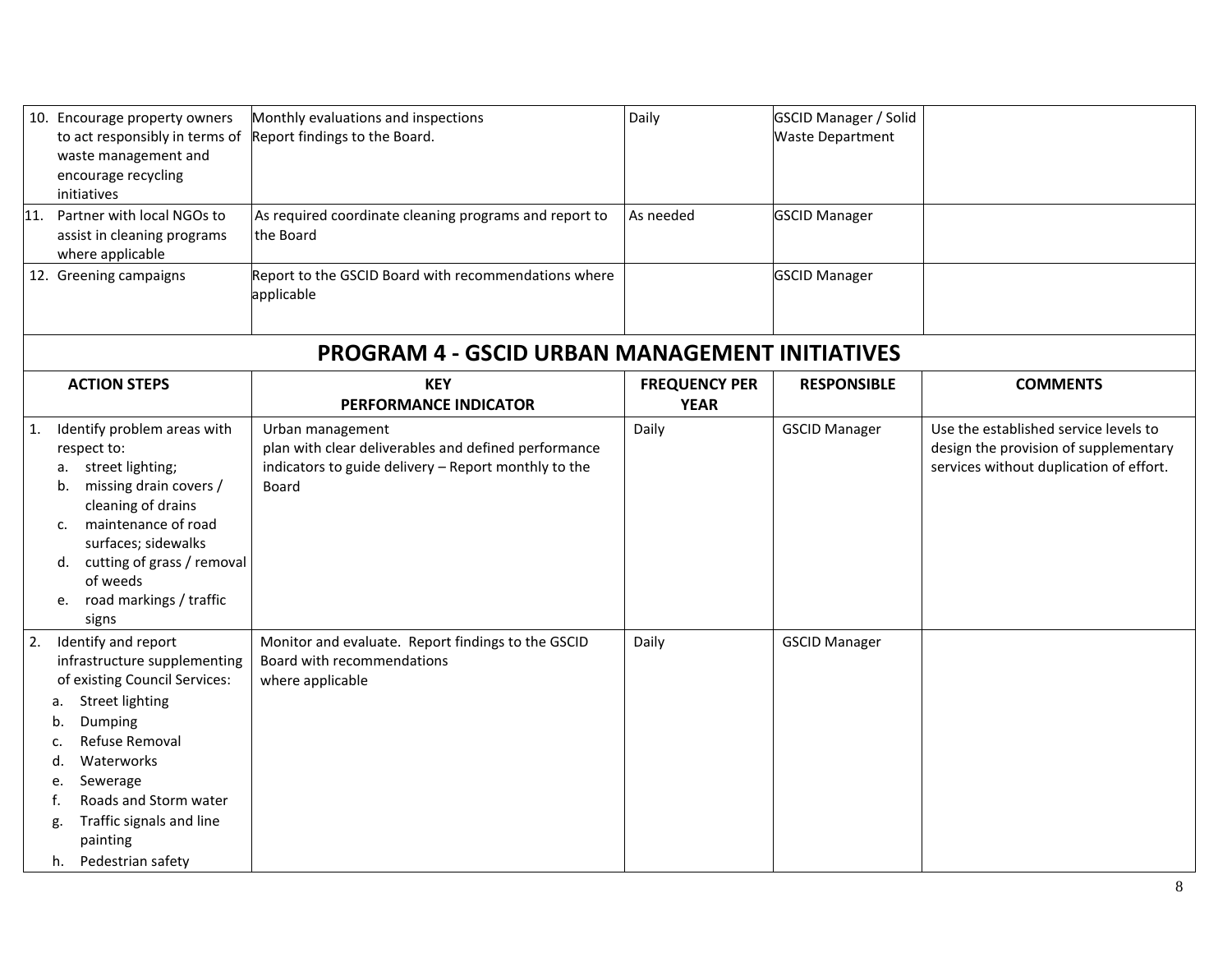|    | Road repairs<br>i.                                                                                                                                                                    |                                                                                                          |                                     |                                       |                                                                                                              |
|----|---------------------------------------------------------------------------------------------------------------------------------------------------------------------------------------|----------------------------------------------------------------------------------------------------------|-------------------------------------|---------------------------------------|--------------------------------------------------------------------------------------------------------------|
| 3. | Work in conjunction with<br>local social welfare and job<br>creation organization and<br>develop the delivery of the<br>supplementary services to<br>improve the urban<br>environment | Development of a long-term sustainable work program                                                      | Daily                               | <b>GSCID Manager</b>                  | This is done comprehensively at the<br>term renewal and then modified and<br>managed continuously            |
| 4. | <b>Illegal Poster Removal Notify</b><br>and monitor the removal of<br>illegal posters by the City of<br>Cape Town                                                                     | City of Cape Town infrastructure free from illegal posters   As needed                                   |                                     | <b>GSCID Manager</b>                  |                                                                                                              |
|    |                                                                                                                                                                                       | <b>PROGRAM 5 - GSCID SOCIAL INTERVENTION INITIATIVES</b>                                                 |                                     |                                       |                                                                                                              |
|    | <b>ACTION STEPS</b>                                                                                                                                                                   | <b>KEY</b><br><b>PERFORMANCE INDICATOR</b>                                                               | <b>FREQUENCY PER</b><br><b>YEAR</b> | <b>RESPONSIBLE</b>                    | <b>COMMENTS</b>                                                                                              |
| 1. | Identify and determine<br>strategies by means of an<br>integrated approach to<br>address / homelessness and<br>the relief measures available,<br>current and future.                  | Social intervention plan with clear deliverables and<br>defined performance indicators to guide delivery | Quarterly                           | GSCID Manager/<br><b>NGOs</b>         | This is done comprehensively at the<br>implementation of the CID and then<br>modified continuously           |
| 2. | Work in conjunction with<br>local social welfare and job<br>creation organization and<br>develop the delivery of the<br>supplementary services to<br>improve the urban<br>environment | Social intervention plan with clear deliverables and<br>defined performance indicators to guide delivery | As needed                           | GSCID Manager/<br><b>NGOs</b>         | This will be a long-term plan of action<br>that will take time to develop - Refer to<br>Program 4.6 and 3.10 |
| 3. | Coordinate Social<br>Development programs and<br>initiatives with City Social<br><b>Development Department</b>                                                                        |                                                                                                          | Quarterly                           | GSCID Manager/<br>Social Field worker |                                                                                                              |
|    | Public awareness program<br>on social issues                                                                                                                                          |                                                                                                          | Ongoing                             | <b>GSCID Manager</b>                  |                                                                                                              |